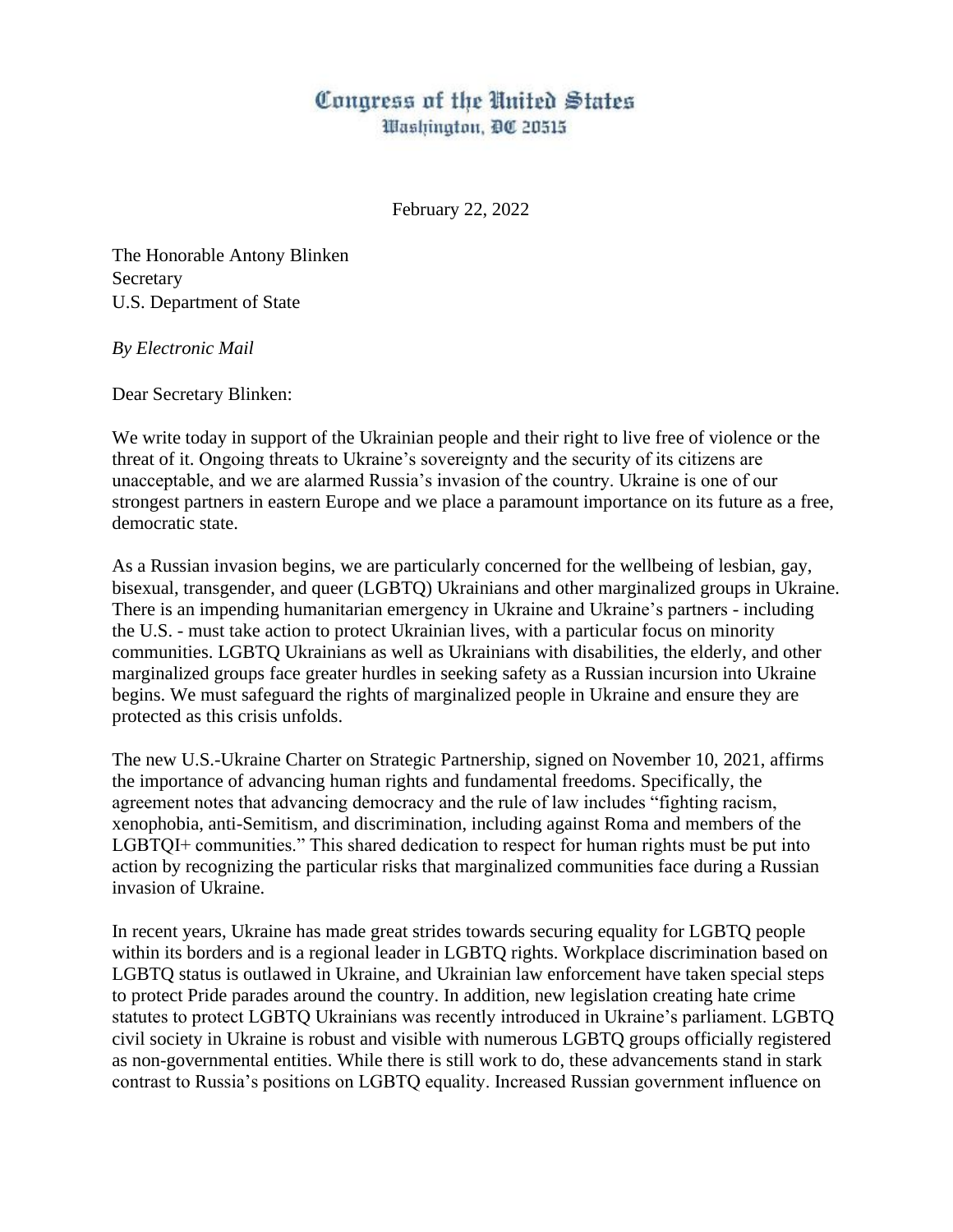the lives of Ukrainians is likely to be incredibly harmful to the rights of LGBTQ people in Ukraine.

We applaud Ukraine for making progress towards equality for LGBTQ individuals. We look forward to working with the Administration to ensure those hard-won rights are safeguarded as Russia threatens Ukraine's sovereignty. Thank you for your continued leadership as the United States defends the safety and freedom of the Ukrainian people.

Sincerely,

Mike Burgh

Mike Quigley Member of Congress

M. Centine

David N. Cicilline Marcy Kaptur Member of Congress Member of Congress

/s/ Mark Takano Richie Torres

 $\sqrt{s}$ / $\sqrt{s}$ / $\sqrt{s}$ / $\sqrt{s}$ / $\sqrt{s}$ / $\sqrt{s}$ / $\sqrt{s}$ / $\sqrt{s}$ / $\sqrt{s}$ / $\sqrt{s}$ / $\sqrt{s}$ / $\sqrt{s}$ / $\sqrt{s}$ / $\sqrt{s}$ / $\sqrt{s}$ / $\sqrt{s}$ / $\sqrt{s}$ / $\sqrt{s}$ / $\sqrt{s}$ / $\sqrt{s}$ / $\sqrt{s}$ / $\sqrt{s}$ / $\sqrt{s}$ / $\sqrt{s}$ / $\sqrt{s}$ / $\sqrt{s}$ / $\sqrt{s}$ / $\sqrt{s}$ / $\sqrt{s}$ / $\sqrt{s}$ / $\sqrt{s}$ / $\sqrt{s$ Sara Jacobs Sean Casten Member of Congress Member of Congress

 $\sqrt{s}$ / $\sqrt{s}$ / $\sqrt{s}$ / $\sqrt{s}$ / $\sqrt{s}$ / $\sqrt{s}$ / $\sqrt{s}$ / $\sqrt{s}$ / $\sqrt{s}$ / $\sqrt{s}$ / $\sqrt{s}$ / $\sqrt{s}$ / $\sqrt{s}$ / $\sqrt{s}$ / $\sqrt{s}$ / $\sqrt{s}$ / $\sqrt{s}$ / $\sqrt{s}$ / $\sqrt{s}$ / $\sqrt{s}$ / $\sqrt{s}$ / $\sqrt{s}$ / $\sqrt{s}$ / $\sqrt{s}$ / $\sqrt{s}$ / $\sqrt{s}$ / $\sqrt{s}$ / $\sqrt{s}$ / $\sqrt{s}$ / $\sqrt{s}$ / $\sqrt{s}$ / $\sqrt{s$ Jan Schakowsky Mary Gay Scanlon Member of Congress Member of Congress

 $\sqrt{s}$ / $\sqrt{s}$ / $\sqrt{s}$ / $\sqrt{s}$ / $\sqrt{s}$ / $\sqrt{s}$ / $\sqrt{s}$ / $\sqrt{s}$ / $\sqrt{s}$ / $\sqrt{s}$ / $\sqrt{s}$ / $\sqrt{s}$ / $\sqrt{s}$ / $\sqrt{s}$ / $\sqrt{s}$ / $\sqrt{s}$ / $\sqrt{s}$ / $\sqrt{s}$ / $\sqrt{s}$ / $\sqrt{s}$ / $\sqrt{s}$ / $\sqrt{s}$ / $\sqrt{s}$ / $\sqrt{s}$ / $\sqrt{s}$ / $\sqrt{s}$ / $\sqrt{s}$ / $\sqrt{s}$ / $\sqrt{s}$ / $\sqrt{s}$ / $\sqrt{s}$ / $\sqrt{s$ 

 $\sqrt{s}$ / $\sqrt{s}$ / $\sqrt{s}$ / $\sqrt{s}$ / $\sqrt{s}$ / $\sqrt{s}$ / $\sqrt{s}$ / $\sqrt{s}$ / $\sqrt{s}$ / $\sqrt{s}$ / $\sqrt{s}$ / $\sqrt{s}$ / $\sqrt{s}$ / $\sqrt{s}$ / $\sqrt{s}$ / $\sqrt{s}$ / $\sqrt{s}$ / $\sqrt{s}$ / $\sqrt{s}$ / $\sqrt{s}$ / $\sqrt{s}$ / $\sqrt{s}$ / $\sqrt{s}$ / $\sqrt{s}$ / $\sqrt{s}$ / $\sqrt{s}$ / $\sqrt{s}$ / $\sqrt{s}$ / $\sqrt{s}$ / $\sqrt{s}$ / $\sqrt{s}$ / $\sqrt{s$ Susan Wild Ted Deutch Member of Congress Member of Congress

 $\sqrt{s}$ / $\sqrt{s}$ / $\sqrt{s}$ / $\sqrt{s}$ / $\sqrt{s}$ / $\sqrt{s}$ / $\sqrt{s}$ / $\sqrt{s}$ / $\sqrt{s}$ / $\sqrt{s}$ / $\sqrt{s}$ / $\sqrt{s}$ / $\sqrt{s}$ / $\sqrt{s}$ / $\sqrt{s}$ / $\sqrt{s}$ / $\sqrt{s}$ / $\sqrt{s}$ / $\sqrt{s}$ / $\sqrt{s}$ / $\sqrt{s}$ / $\sqrt{s}$ / $\sqrt{s}$ / $\sqrt{s}$ / $\sqrt{s}$ / $\sqrt{s}$ / $\sqrt{s}$ / $\sqrt{s}$ / $\sqrt{s}$ / $\sqrt{s}$ / $\sqrt{s}$ / $\sqrt{s$ John B. Larson Colin Allred Member of Congress Member of Congress

/s/

Ritchie

Member of Congress Member of Congress

Dina Titus Bradley S. Schneider Member of Congress Member of Congress